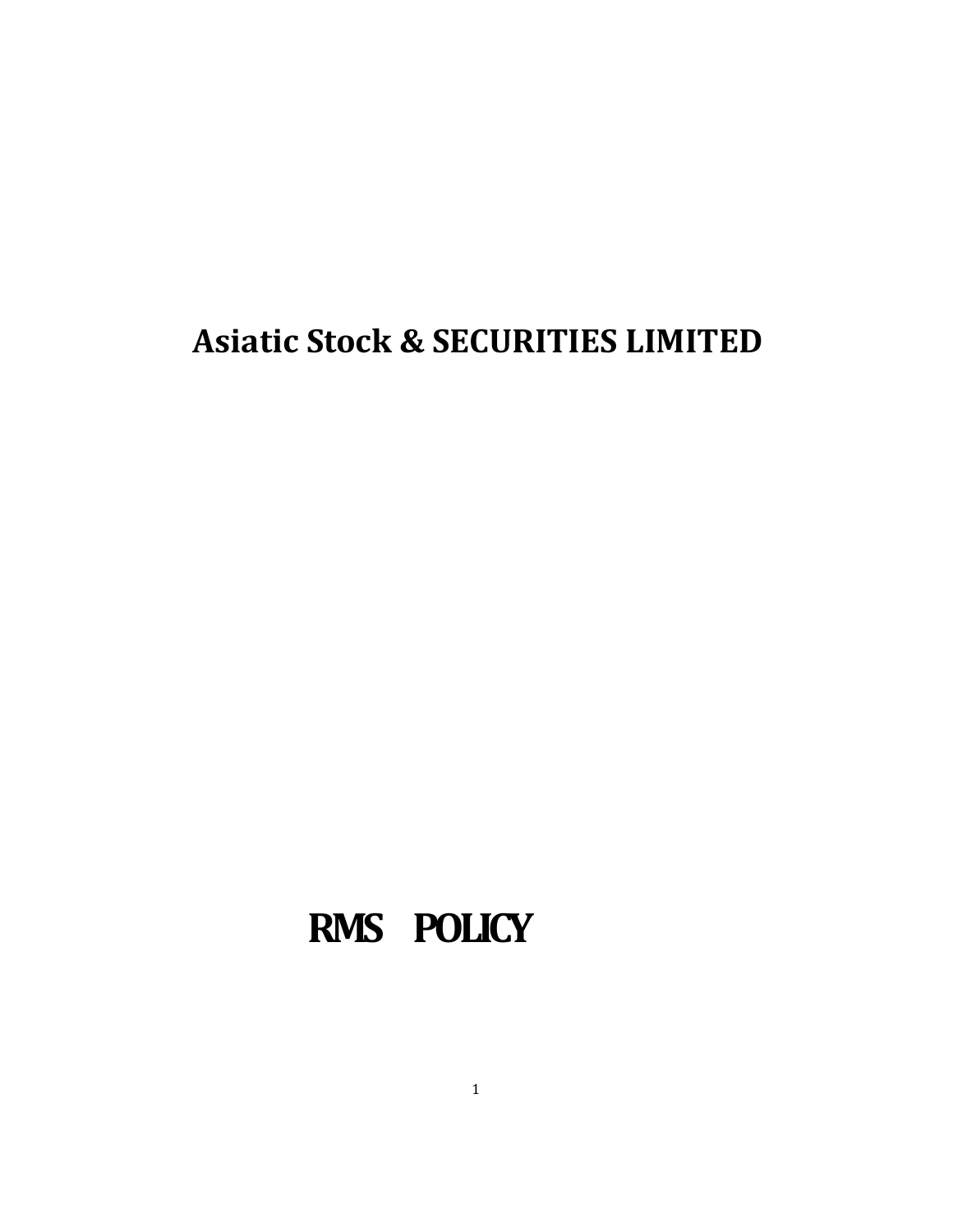**1. Definitions:** In this Policy, unless the context requires otherwise,

**1.1 RMS:**RMS means Risk Management system. Risk management is to manage risk of company and clients from volatility of capital market/Currency/Commodity Market.

**1.2 Adjusted Ledger Balance:**Adjusted Ledger balance means clear balance in client's ledger account in company's books. For example, proceeds of shares sold but not delivered will be reversed if credited in the ledger and debited Var Margin will be ignored.

**1.3 Securities in On-Behalf:**Securities in on-behalf means the securities of the client lying in the Company's pool account. Securities given by the client in margin and securities held by the Company till full payment is received are kept in On-behalf.

**1.4 Securities in Margin:** Securities in margin means those securities which are approved for this purpose by the Exchange given by the Client to the Company to meet his margin obligations in F&O segment. These are transferred by clients to the Company and may further be pledged by the Company to the Exchange towards the Company's margin obligations for the client.

**1.5 Exposure of client:** Exposure of Client means a client's obligation arising out of (i) Buy and Sale entered into on behalf of the client in cash segment which are yet to be settled and (ii) open position in F O segment.

**1.6 Total Deposit:**Total Deposit means aggregate of ledger balance, value of securities after hair cut in on behalf, value of Securities after hair cut in margin and cash margin, if any, received from the client.

**1.7 ASIATIC Var:** ASIATIC Var means the percentage of hair cut/margin fixed by ASIATIC from time to time for different securities. It is fixed on various considerations like average volume traded, Volatility, Exchange Var, Impact cost etc. of particular scrip.

**1.8 Concentration:** Concentration means the number of each scrip arrived at application of the percentage fixed by the Company from time to time on the basis of average daily volume of trade on the exchange in that scrip during the last 30 Days.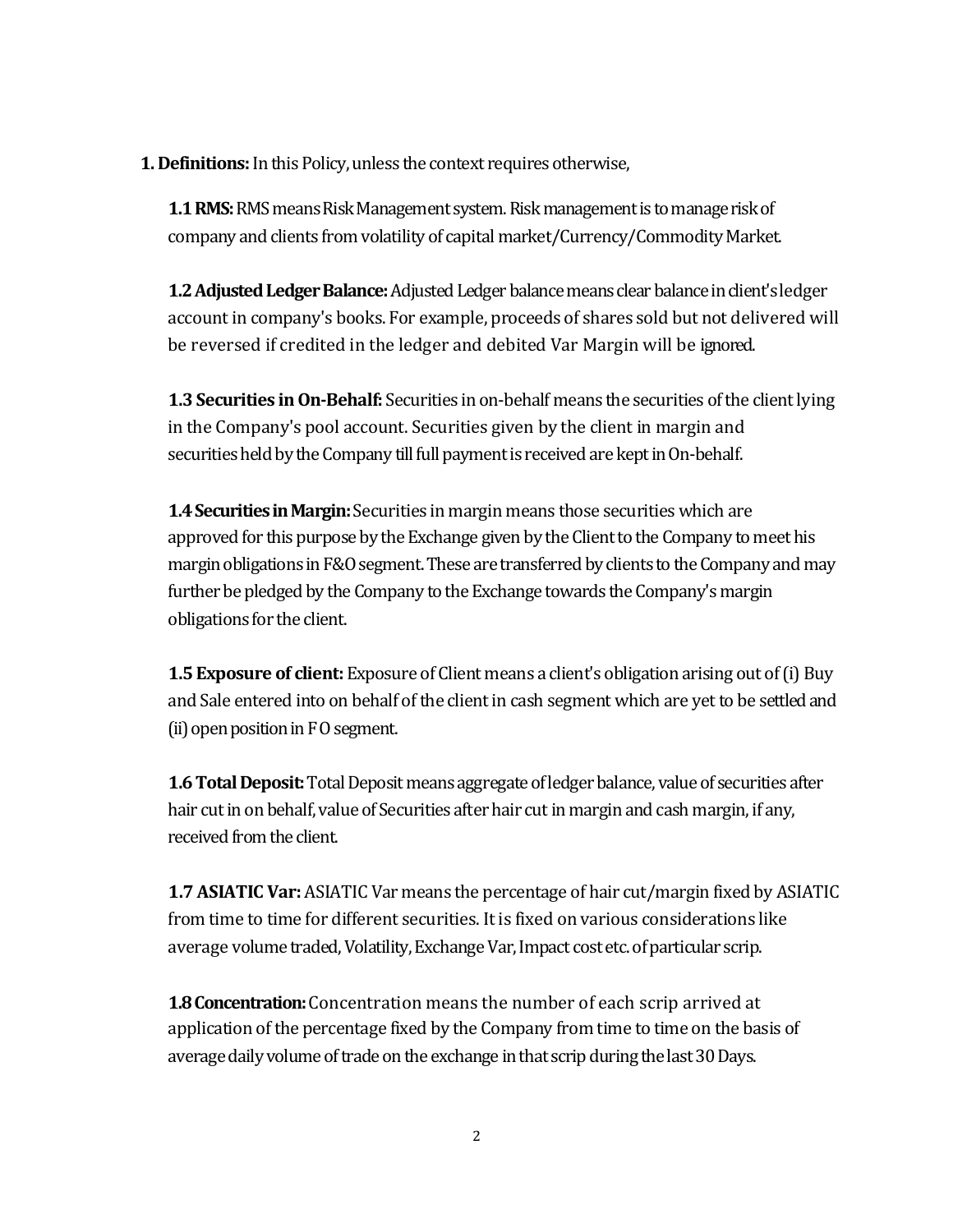## **2. Transaction offered to clients:**

**2.1 Intraday trades:**Intraday transactions are, sale - Purchase in any scrip which are reversed by contra transaction of Purchase- Sale in the same scrip and in the same quantity, so that net quantity carried is NIL on a particular trading day.

**2.2 Delivery Trades:**This is net Purchase or Sale of particular scrip in client's account, whichis settled by Delivery on T+2 Days.

In case of sale transactions client has to give securities to company in demat form before pay-in, else he will bear auction debit.

**2.3 Sell Against unsettled Buying:** This is sale against unsettled buying in particular scrip. Under this kind of transaction a client can buy particular scrip in particular quantity on day one and can sell the same scrip in same quantity on the immediately next trading day.

**Note;** In this case ASIATIC will not be responsible for any short pay out of security received from Exchange resulting in short delivery in client's account.

**3. Risk Management:** We are having margin based Risk management system, inwhich total deposit of client is uploaded in system. Now client can take exposure in any scrip(s) and his deposit will be utilized (based on ASIATIC Var margin) on the particular scrip(s).

In this margin based risk management system, client has to make payment before the time fixed by the Exchange for Pay-In. Otherwise he will be liable for consequences of square off.

## Example:

A client with following position intends to trade

| <b>Particulars</b>                                    | <b>Amount Rs.</b> |
|-------------------------------------------------------|-------------------|
| Ledger balance Credit                                 | 50000             |
| Margin Shares before hair cut                         | 100000            |
| Margin Shares after hair cut (ASIATIC Var Margin 20%) | 80000             |
| Total deposit (50000+80000)                           | 130000            |